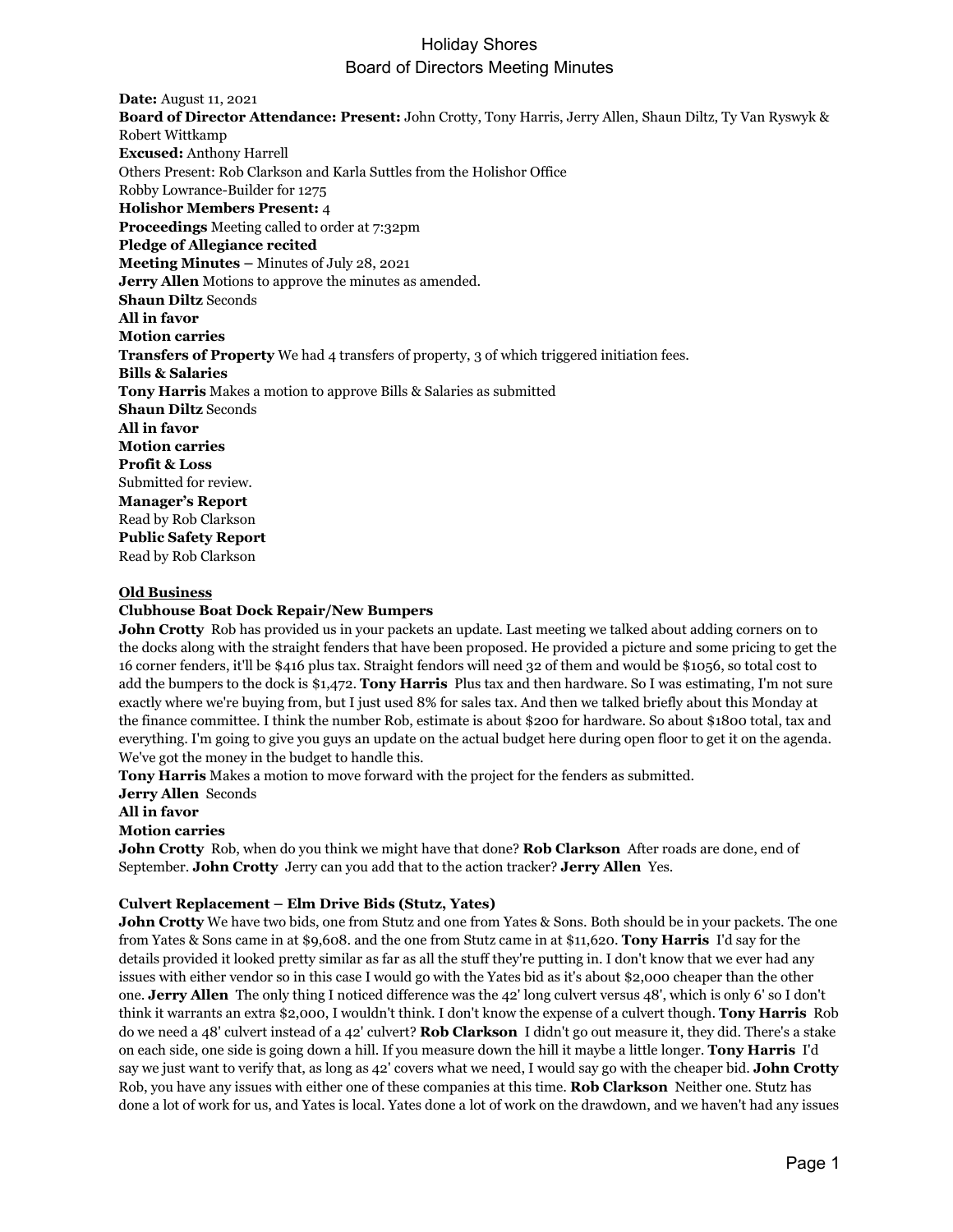# Holiday Shores Board of Directors Meeting Minutes

out of his permits. **John Crotty** Any other comments or thoughts from the board? **Robert Wittkamp** I would say that if the 42' is not enough, let them give another bid for the 48' if necessary. If it's still cheaper than Stutz I would say still go with Yates.

**Tony Harris** Makes a motion to approve accepting the Yates & Sons bid as long as the length of the culvert that they quoted, the 42' is sufficient for our needs. If it's not, then we need to ask them for a revised bid with the length of culvert that we need. If it is still cheaper than Stutz, I say it stays approved. If not it comes back to the board to be looked at.

**Bob Wittkamp** Seconds

### **All in favor**

### **Motion carries**

**Shaun Diltz** So I know this isn't exact, but I just measured existing from an aerial and it's 42'. So I wonder if they were just measuring the existing that's sitting there now. **John Crotty** Rob you'll move forward with Yates and with the new bid if it needs to be 48'. **Rob Clarkson** Most likely, what he'll give me is a per foot after the 42'.

### **New Business**

## **Variance Request – (1275)**

**John Crotty** The variance request is for running their storm drains or gutters, piping to the rear of the home rather than the front to the ditch per the rules. Conversation ensues.

**Tony Harris** Makes a motion to approve the variance with the condition that a swale or small ditch is placed along the southern edge of the property running east to west.

**Robert Wittkamp** Seconds

**All in favor** Ty Van Ryswyk, Tony Harris, Jerry Allen & Bob Wittkamp **Against** Shaun Diltz

**Motion carries**

## **Variance Request – (1378)**

**John Crotty** The request is asking to place a shed within five feet of the property line due to landscaping because of the trees and bushes that are currently there. **Tony Harris** The property owner owns the three lots. He's putting in the back corner between 1378 & 1379. Just like it shows on the pictures, it's a really heavily wooded area. And the guy owns all the lots it would be on, I guess the need the variance because it's not 10' away from the property behind him. I don't see any issues with it personally.

**Tony Harris** Makes a motion to approve the variance as requested. **Jerry Allen** Seconds **All in favor Motion carries**

### **Open Floor**

**Tony Harris** I just have one thing for open floor. So per our rules the finance committee has reviewed our actual vs budget spending for the second quarter. We're on track, we've got a positive variance right now, projected to the year-end so we're in good shape. **Dave Decker (1184)** Just to get this out there at the beginning, Tony said there might be some, there's a positive variance. I'd like to make a recommendation as part of the spend for that money to rock the road up to the north pond. **Rob Clarkson** Should we clarify the hill? **Shaun Diltz** The hill, not the back of the dam. We brought that up probably four years ago with overages, but we ended up doing other things with it. **Shaun Diltz** Regarding the manager's report, I looked up the rule, the use of muscular powered watercraft, canvas or sail powered watercraft left less than 16 feet and all non-mechanical powered watercraft shall be restricted to the following areas between noon and six on Saturday, Sunday and holidays between including memorial and Labor Day. So that's all the non-wake coves and the 75' buoys. So outside of those times, like weekdays, you can go anywhere in the lake correct. **Tony Harris** But it does have the note which kind of seems interesting, below it says muscular powered watercraft, canvas or sail powered watercraft less than 16 feet in length may cross the main lake if the sole purpose of crossing the main lake is to reach a designated no wake area and crossing the main lake can be accomplished in a safe manner. I assume it's during those times, you can go across the lake, if your purpose is to get across. **Shaun Diltz** That would be my assumption. **Jerry Allen** I'd like to see if we can get the lattice work repaired on the deck that's sitting out here, it has a big hole in it. Hopefully we get that fixed before the restaurant opens up and the boat traffic starts parking over there. It doesn't look too good the way it is. **Jerry Theodore (1346)** That second variance you just approved for the shed? What was the reason that was approved? **Tony Harris** My reason was on their note they've gone through and cleared out an area back there, a number of trees.